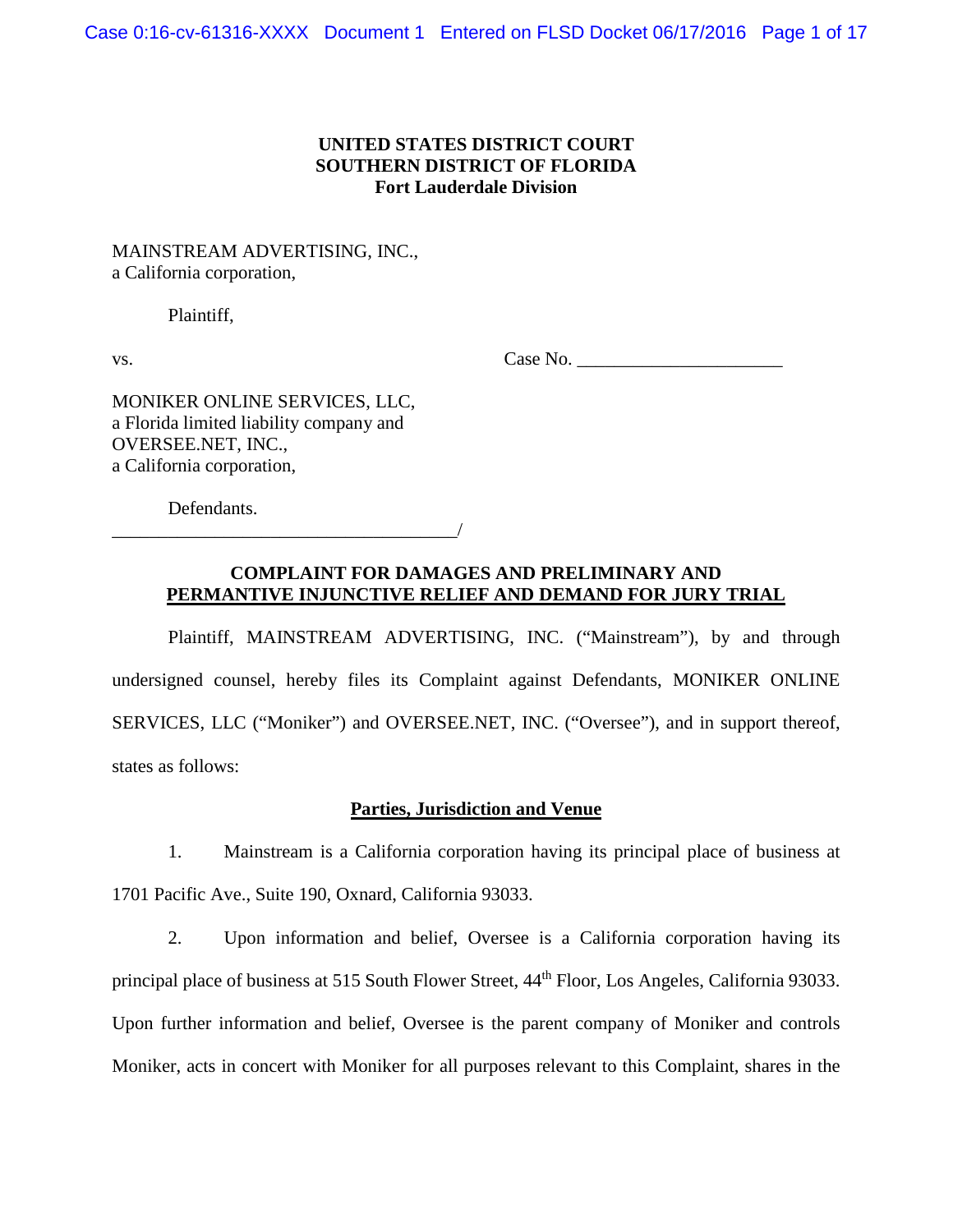profits earned from registration and/or monetization of domain names by Moniker. In other words, Oversee has been unjustly enriched through Moniker's unlawful conduct as described herein.

3. Upon information and belief, Moniker is a Florida limited liability company having its principal place of business at 20 Southwest 27th Avenue, Suite 201, Pompano Beach, FL 33069. Upon further information and belief, Moniker is a wholly owned subsidiary of Oversee.

4. This Court has original subject matter jurisdiction over this action pursuant to 28 U.S.C. §1331 and 1338 and 15 U.S.C. §1121 in that this case arises under the Lanham Act, 15 U.S.C. §§1051, *et seq.*

5. This Court has personal jurisdiction over Defendants because the Defendants' business activities are conducted within the territorial confines of this judicial district. Moreover, Moniker is registered as a Florida Limited Liability Company owned and controlled by Oversee.

6. Venue is proper in this judicial district pursuant to 28 U.S.C. §1391(b) because a substantial portion of the events giving rise to the claims herein alleged occurred in this district. In addition, Paragraph 28 of the Registration Agreement provides that "any action relating to this Agreement must be brought in the federal or state courts located in Miami-Dade County, Florida and you expressly and irrevocably consent to the exclusive jurisdiction and venue of such courts."

#### **General Allegations**

#### **A. Plaintiff's On-line Monetization Business**

7. Mainstream is a nationally recognized comprehensive on-line advertising company with over ten (10) years of experience in search engine optimization (SEO), email marketing, pay per click management, on-line media buying and search marketing. Through these services, Mainstream offers a variety of low-cost and results driven online advertising opportunities to its clients.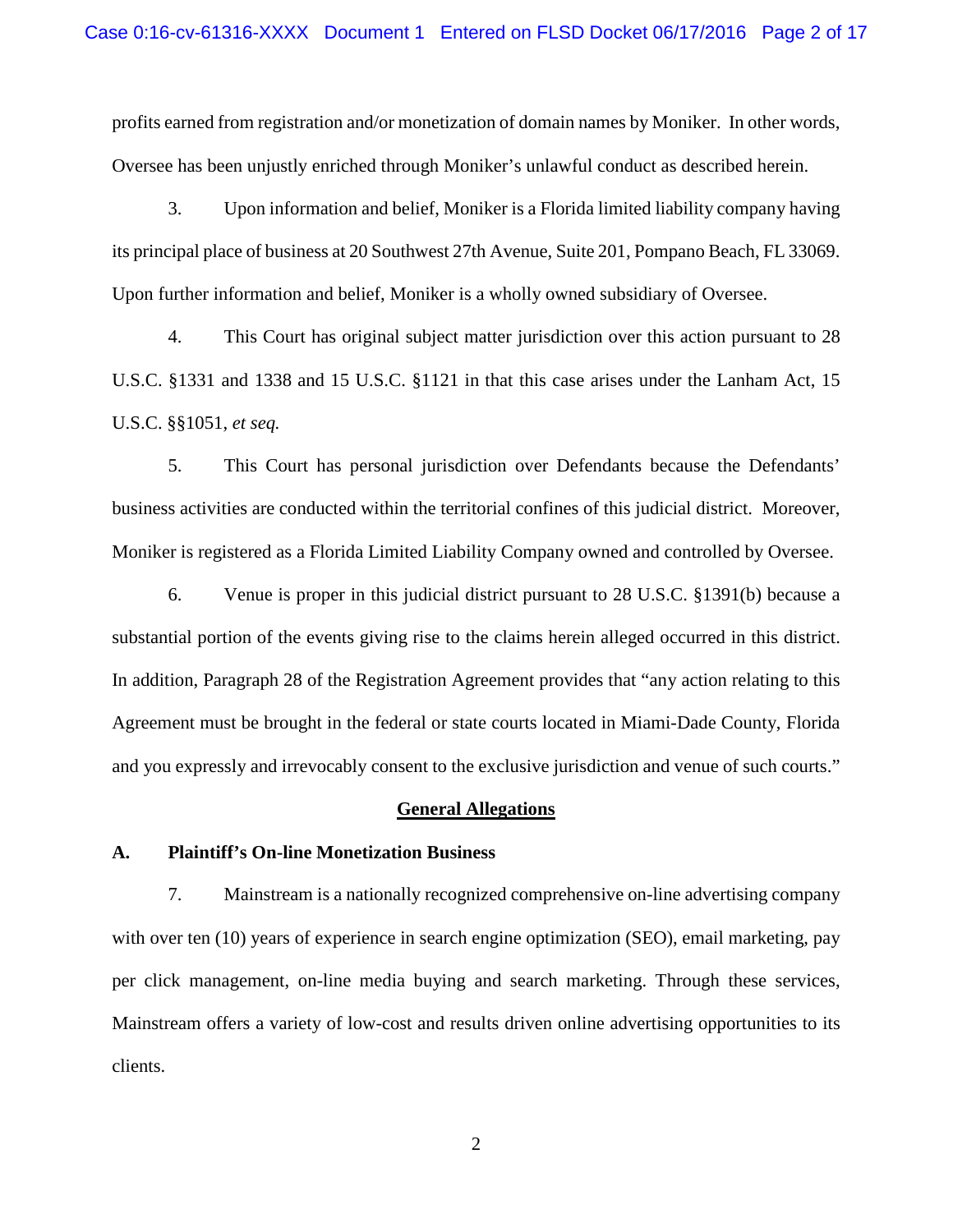8. Through use of its proprietary technologies, Mainstream is able to reach approximately eighty-five percent (85%) of the Internet's on-line audience through third-party internet search engines such as Google, MSN and Yahoo. Mainstream is able to achieve this level of market penetration through its comprehensive strategic registration and acquisition of valuebased and business-generating domain names. Once Mainstream acquires a desired domain name, it creates a site containing certain advertising content which includes a variety of links to goods and services which ultimately direct visitors to the site to Mainstream's clients. In turn, Mainstream is compensated for that on-line referral. This is one of the many ways in which Mainstream monetizes its on-line advertising services through its select registration and holding of domain names.

9. To obtain these strategic domain names, Mainstream researched many of the domain name registration and hosting services available. Mainstream ultimately engaged Moniker in the 2004/2005 time frame to acquire and host domain names for its on-line advertising business, including monetizing those domain names through placement of links and other content.

10. Mainstream's ability to seek high organic research results for its value-based and business-generating domain names has resulted in many of the domain names to become wellknown sources of goods, information and related service offerings by on-line consumers. Indeed, Mainstream's development of unique and distinctive content within these business-generating domain names has created considerable goodwill with regard to these domain name addresses, which connote the high quality on-line offerings afforded by Mainstream's services. Accordingly, on-line consumers have come to rely on goods, services and related information provided within the source identifying web sites accessible from Mainstream's domain names.

11. Mainstream owns numerous federal registrations for its trademarks and services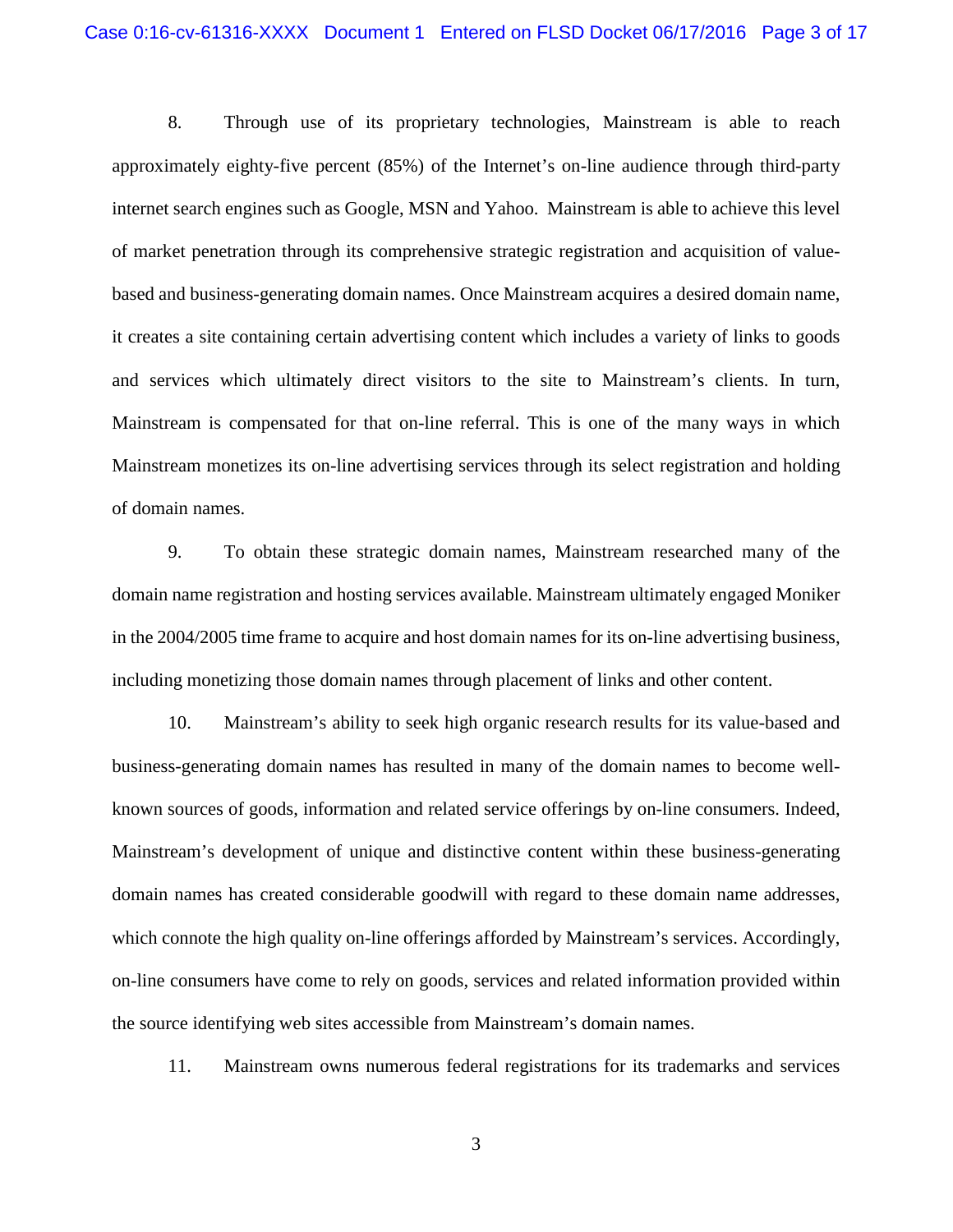marks, including but not limited to, "Colo," the "Colo" logo, "Quicklaunch" and "mainstreamadvertising."<sup>[1](#page-3-0)</sup>

#### **B. Mainstream's Registration and Hosting Relationship with Moniker**

12. In or about the 2004/2005 timeframe, Mainstream and Moniker entered into a Registration Agreement that sets forth the terms, conditions and obligations of the parties. Moniker has updated the Registration Agreement over the years, with such updates occurring in November [2](#page-3-1)008 and August  $2013<sup>2</sup>$  From the inception of their contractual relationship through present day, Mainstream has registered, hosted and/or maintained hundreds of thousands of internet domain names through Moniker's registration and hosting services.

13. Paragraph 3 of the Registration Agreement, titled "Fees and Payments," provides, in pertinent part, as follows:

As consideration for any Services you select, you agree to pay Moniker the applicable fees for such Services as set forth on our website at the time of your selection, unless a different fee or payments arrangement is agreed to in advance by us in writing. You also agree to pay any additional fees, surcharges, or supplemental payments that may be imposed on Moniker by ICANN, or any other regulatory agency that relates to your domain name registration.

Payments may be made by bank wire, valid credit card, valid debit card, PayPay, or check. All fees are due immediately and are non-refundable-including any fees used to pre-fund your account or otherwise prepaid by you-even if your Services are suspended, terminated, or transferred prior to the end of the Services term. . . . We also may, in our sole discretion, use any and all remedies available to us to collect any outstanding fees for Services rendered, including charging the card on your file, collecting funds held in your account, or, in the event a domain name registration has not been paid for, assuming ownership of said domain name, which we can either keep for our own account or sell. . . .

Initial domain name registrations and Services and domain name registrations and Services whose terms have expired must be paid in full before they can be transferred, deleted, or modified in any way, including any modification requests

<span id="page-3-0"></span>l

 $<sup>1</sup>$  A copy of the trademark registrations is annexed hereto as Exhibit "A."</sup>

<span id="page-3-1"></span> $2^2$  A copy of the current version of the Registration Agreement, updated as of August 26, 2013, is annexed hereto as Exhibit "B."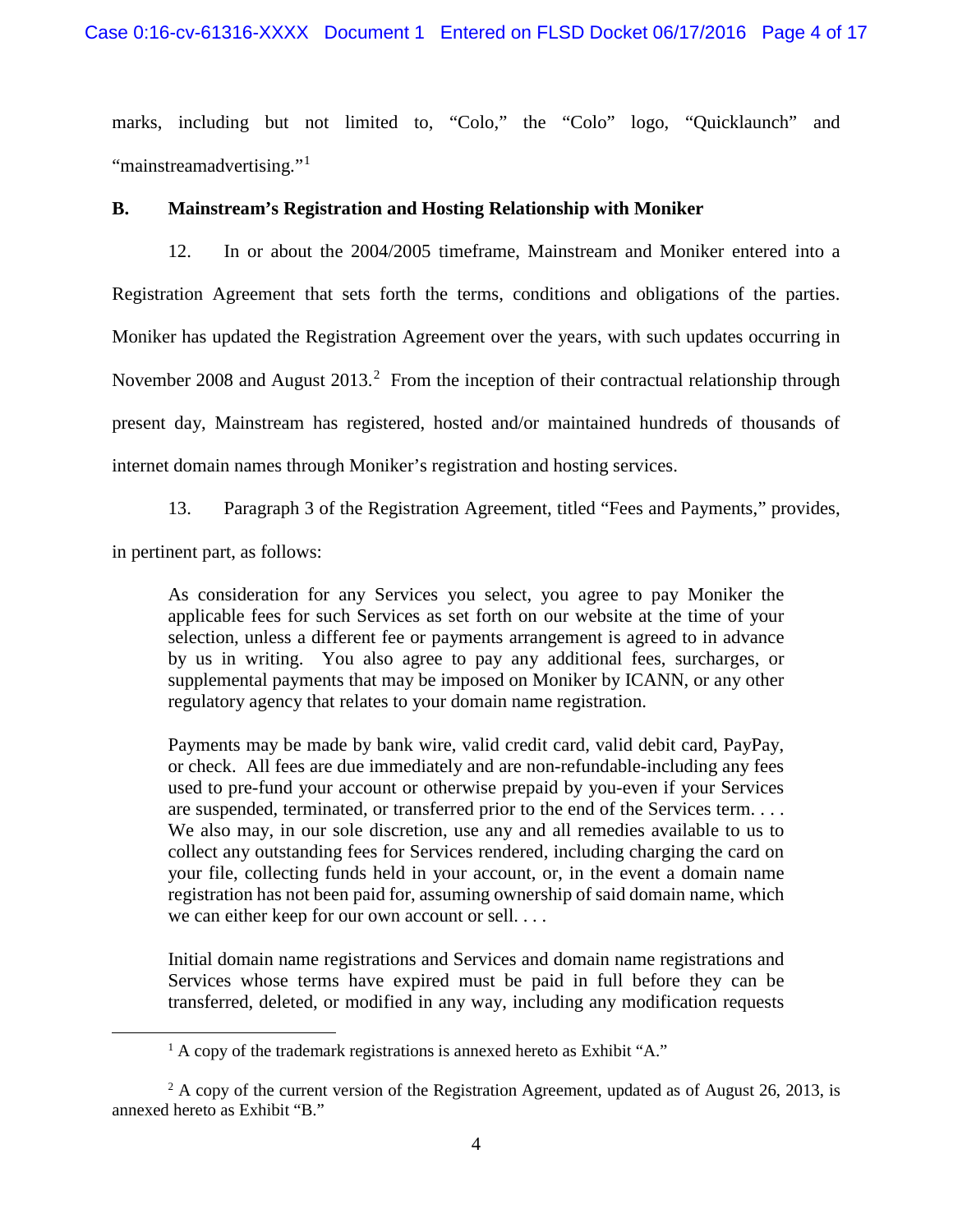to affect the domain name record or to provide domain name services.

*See* Exhibit "B," ¶3.

14. Paragraph 4 of the Registration Agreement, titled "Renewal of Services," provides,

in pertinent part, as follows:

You are solely responsible for ensuring that any Services you desire to renew are properly renewed. Moniker shall have no liability to you or to any third party in connection with the renewal or nonrenewal of any Services, including, but not limited to, any failure or errors by Moniker or any other party in renewing or failing to renew the Services. Any renewal of your Services will be subject to our thencurrent terms of use and to payment of all applicable service fees at the time of renewal. . . .

If you paid for any Services by credit card, PayPal or wire transfer you hereby authorize, but do not obligation, Moniker to automatically charge your credit card the fee for the services requested plus any transaction fees and costs and renew the applicable Services on or before their renewal date using the credit card information you have provided to us, unless you expressly opt out of any automatic renewal process in accordance with the instructions on our website and e-mail forms. . . .

*See* Exhibit "B," ¶4.

15. Paragraph 9 of the Registration Agreement, titled "Domain Transfer, Renewal and

Deletion," provides, in pertinent part, as follows:

Our Domain Name Renewal, Deletion, Recovery Information, and Fees Policy can be found at [https://www.moniker.com/renew-delete-recovery-info.](https://www.moniker.com/renew-delete-recovery-info) Please review the policy, as you will be bound by it. If you do not timely renew your domain name registration prior to its expiration, you expressly agree that we may take ownership of your expired domain names until such time as they are renewed, auctioned, sold, or deleted as provided in our Domain Name Renewal, Deletion, Recovery Information, and Fees Policy, and that we may modify the domain name registration accordingly.

You may transfer your domain name registration to a third party of your choice as provided herein. You may not, however, transfer you domain name to another registrar before the  $61<sup>st</sup>$  day after the initial registration, renewal, or transfer of the domain name to Moniker, or change of ownership of the domain name within the Moniker system.

You may request to transfer your domain name to (or from) Moniker to (or from) another registrar by logging in to your account and following the instructions or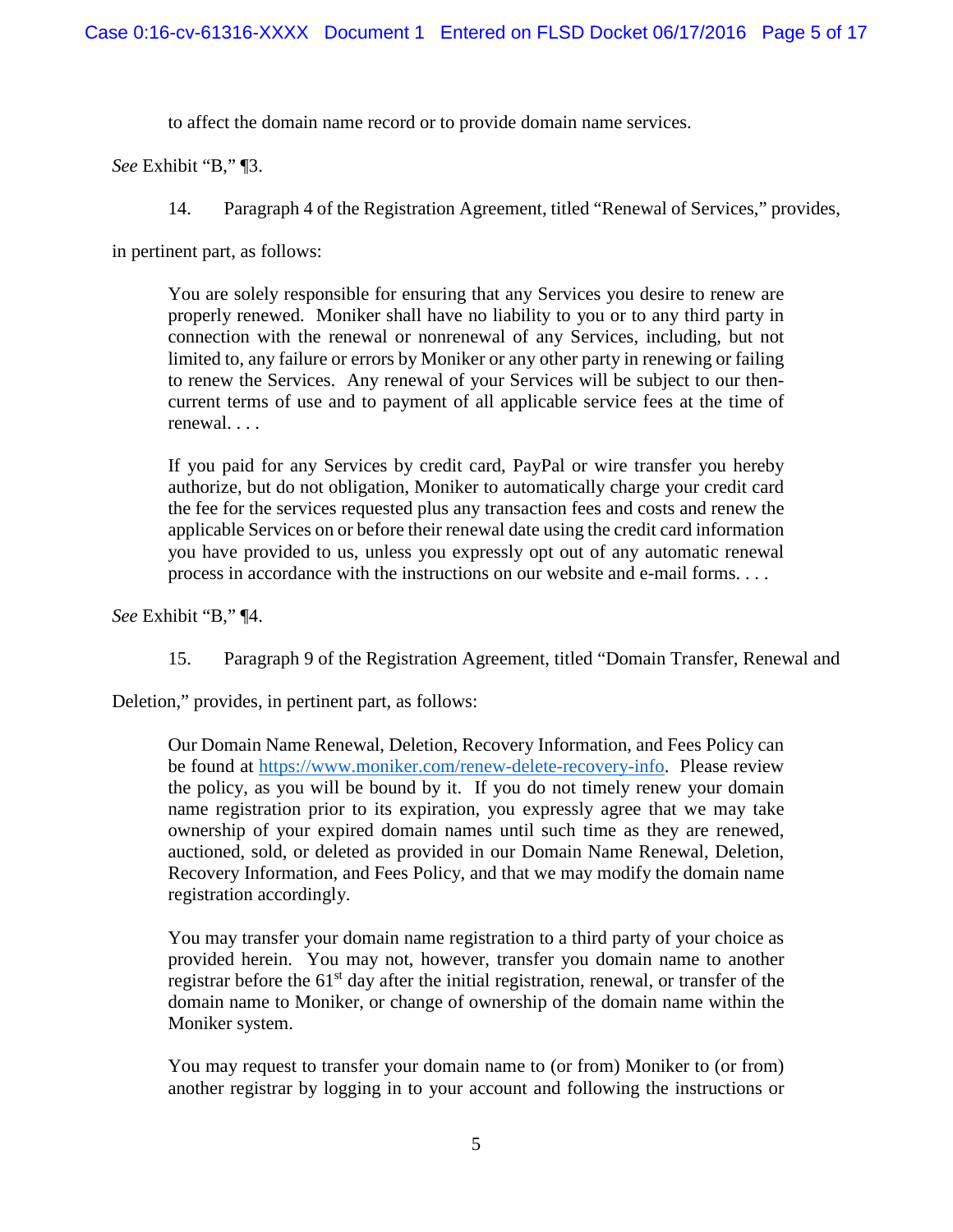procedures set forth therein. When transferring a domain name to Moniker, your registration will be extended for one year, provided that in no event shall the total unexpired term of the registration exceed ten (10) years.

You agree to maintain records appropriate to document and prove the initial domain name registration date, regardless of the number of Registrars with which you entered into a contract for registration services.

*See* Exhibit "B," ¶9.

16. Paragraph 10 of the Registration Agreement, titled "Auto-Renew Services," states

as follows:

Moniker's highly recommended "Auto-Renew Services" allow us, subject to this Agreement, to attempt to automatically renew your domain name registration on your behalf approximately thirty (30) days prior to its expiration date. The exact timing of renewal will depend on the particular TLD at issue, as each provides for different time frames in which early renewal can occur. Specific TLD information pertaining to the different domain name renewal and term policies is available at [http://www.moniker.com/legal/renewal-deletion-recovery-info.](http://www.moniker.com/legal/renewal-deletion-recovery-info)

**If you subscribe to our Auto-Renew Services, so long as sufficient funds are available in your account or your account contains a valid credit card on file, we will attempt to automatically renew the domain name registration on your behalf**. We will not auto-renew a domain name if, at the time set for renewal, your account either lacks sufficient funds to pay for such renewal or does not have a valid credit card. It is your responsibility to monitor your domain names and ensure they are renewed in a timely manner. . . .

*See* Exhibit "B," ¶10.

17. Paragraphs 9 and 10 incorporate Moniker's Renewal, Deletion and Recovery Info

Policy (the "Renewal Policy"),<sup>[3](#page-5-0)</sup> which provides, in pertinent part, as follows:

In order to best assist you with the renewal of your domain names, we will send you multiple e-mail reminders and notifications to the e-mail provided in your account as your administrative contact information for the applicable domain name (the "Administrative Contact"), both before and after your domain name's expiration date, as follows:

• You will receive an e-mail notification that you domain name will be expiring a minimum of thirty (30) days prior to its expiration date, and

<span id="page-5-0"></span>l <sup>3</sup> A copy of Moniker's Renewal, Deletion & Recovery Info Policy is annexed hereto as Exhibit "C."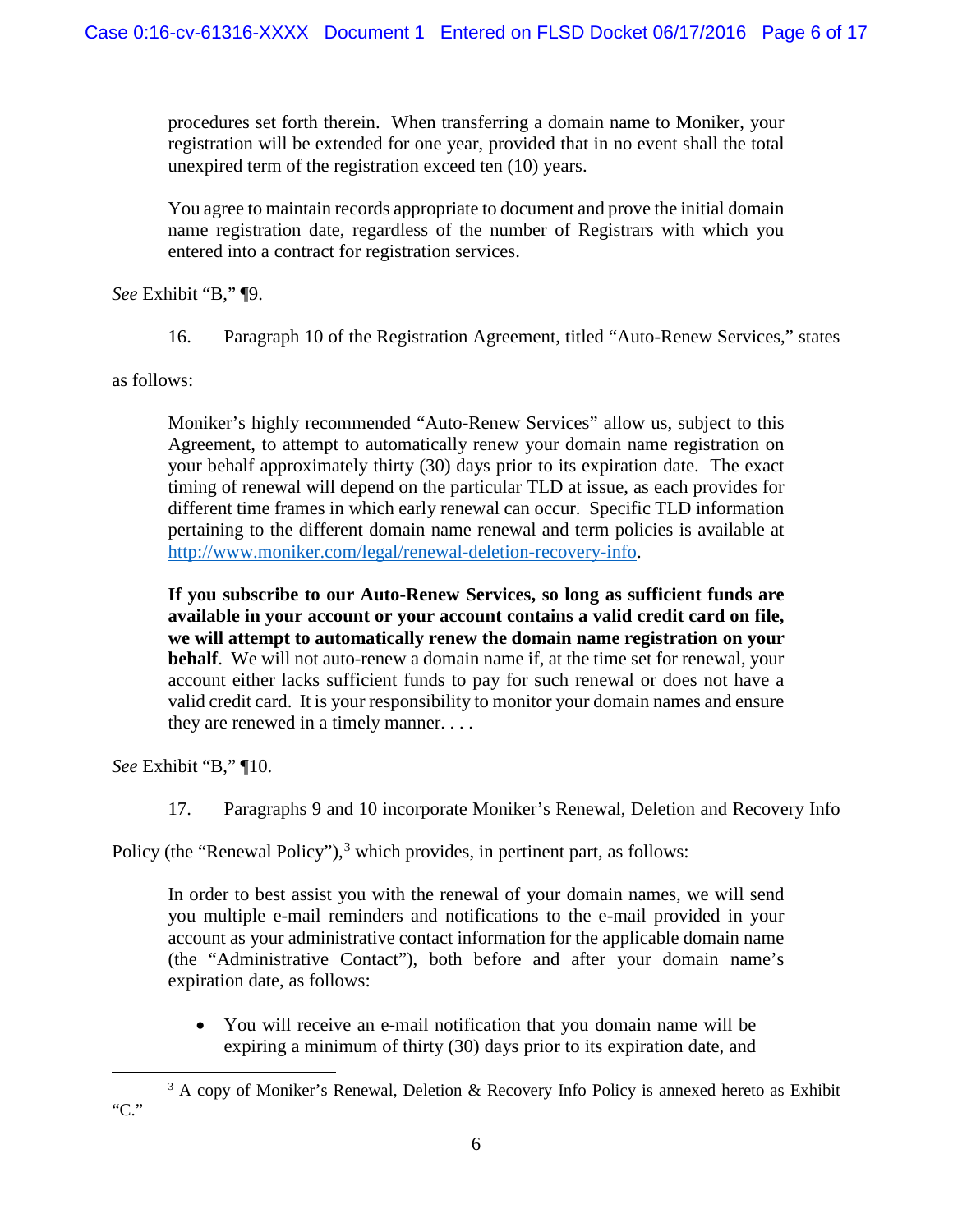another e-mail notification a minimum of seven (7) days prior to its expiration date. These e-mails will contain instructions on how you may renew your domain name registration. We may also send you additional reminders that your domain name registration will be expiring in weekly e-mails beginning as early as seventy-five (75) days prior to its expiration date.

• If you do not renew your domain name registration, you will receive one additional e-mail notification from us within five (5) days after the domain name's registration expiration date. This e-mail will contain instructions on how you may renew your domain name registration. We may also send you additional reminders that your domain name registration has expired in weekly e-mails through the end of the Renewal Grace Period, defined below.

*See* Exhibit "C," p. 1.

## **C. Moniker's Acts of Improper Lapsing and Transfer of Domain Names to Oversee**

18. In or about early 2012, Moniker entered the online traffic marketing business with

the launch of a "zero click network."

19. From 2012 forward, Moniker has directly competed with Mainstream in the online

marketing space.

20. On January 2, 2016, Moniker notified Mainstream that seventy-two (72) of its domain names, including but not limited to, colo.com, had been successfully renewed. Moniker further notified Mainstream as follows: "If you have identified your method of payment to be bank debit or credit card and you have not identified to have a domain deleted, then the auto-renew function takes place, meaning that your domains will automatically be renewed 10 days prior to the expiration date."

21. On February 4, 2016, Moniker suddenly advised Mainstream that it intended to seize a large number of Mainstream's domain names because of an alleged outstanding balance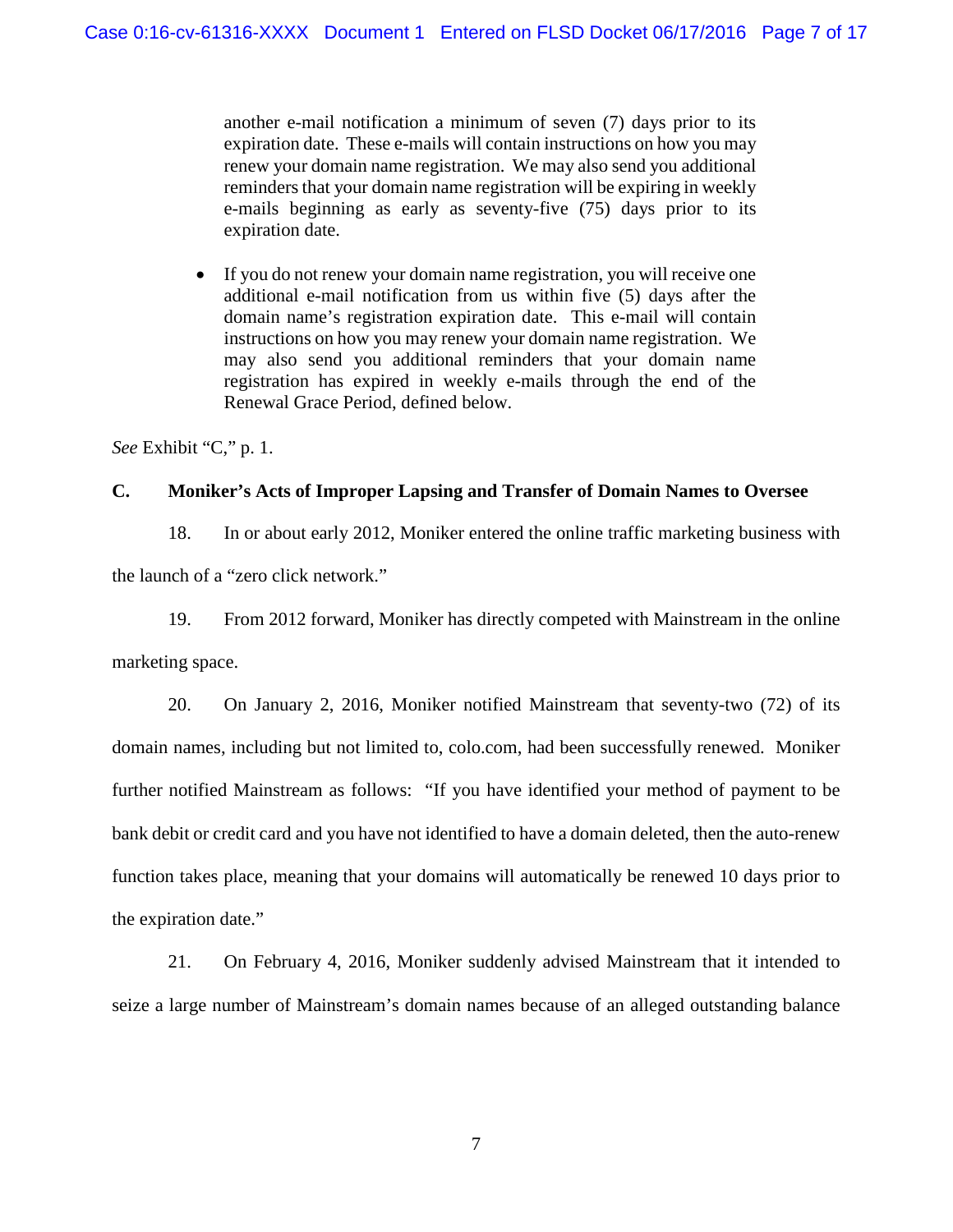that was owed to Moniker.<sup>[4](#page-7-0)</sup> Given that Moniker had Mainstream's credit card on file consistent with Paragraph 10 of the Registration Agreement and Moniker's Renewal Policy, Moniker's conduct was undertaken in bad faith. Moniker intentionally and deliberately failed to charge Mainstream's credit card so that it could hijack Mainstream's domain names and divert such business to Moniker's online traffic business and, in the process, cripple Mainstream's business. Moniker further advised Mainstream that in the event that it did not put sufficient money into its account to cover domain renewals, Moniker intended to seize additional domain names and/or drop such domains.

22. On March 17, 2016, Mainstream advised Moniker that it was wrongfully taking several of Mainstream's domain names, including but not limited to, colo.com, despite being successfully renewed in January 2016 as confirmed by Moniker. Indeed, Moniker flip-flopped by initially confirming a successful renewal in January 2016 and then turning around and seizing the domain name based on its position that such domain name was not successfully renewed.

23. Indeed, in violation of the terms of the Registration Agreement (and the incorporated Renewal Policy), Moniker ultimately permitted approximately one thousand (1000) of Mainstream's domain name registrations that were previously registered, owned and monetized by Mainstream to lapse without the requisite notice. At no time did Moniker provide any e-mail notifications to Mainstream as early as seventy-five (75) days prior to the alleged expiration of Mainstream's domain names, nor did Mainstream receive any e-mail notifications thirty (30) days or seven (7) days prior to the alleged expiration dates.

 $\overline{\phantom{a}}$ 

<span id="page-7-0"></span><sup>4</sup> On February 24, 2016, Moniker advised Mainstream that it allegedly owed to Moniker the following amounts: (i) \$5,763.23 for the remainder of its renewals; (ii) \$4,978,47 for January 2016 Renewals + Privacy Payments; (iii) \$25,972.11 for February 2016 Renewals Only; and (iv) \$27,545.36 for the March 2016 Renewals Only.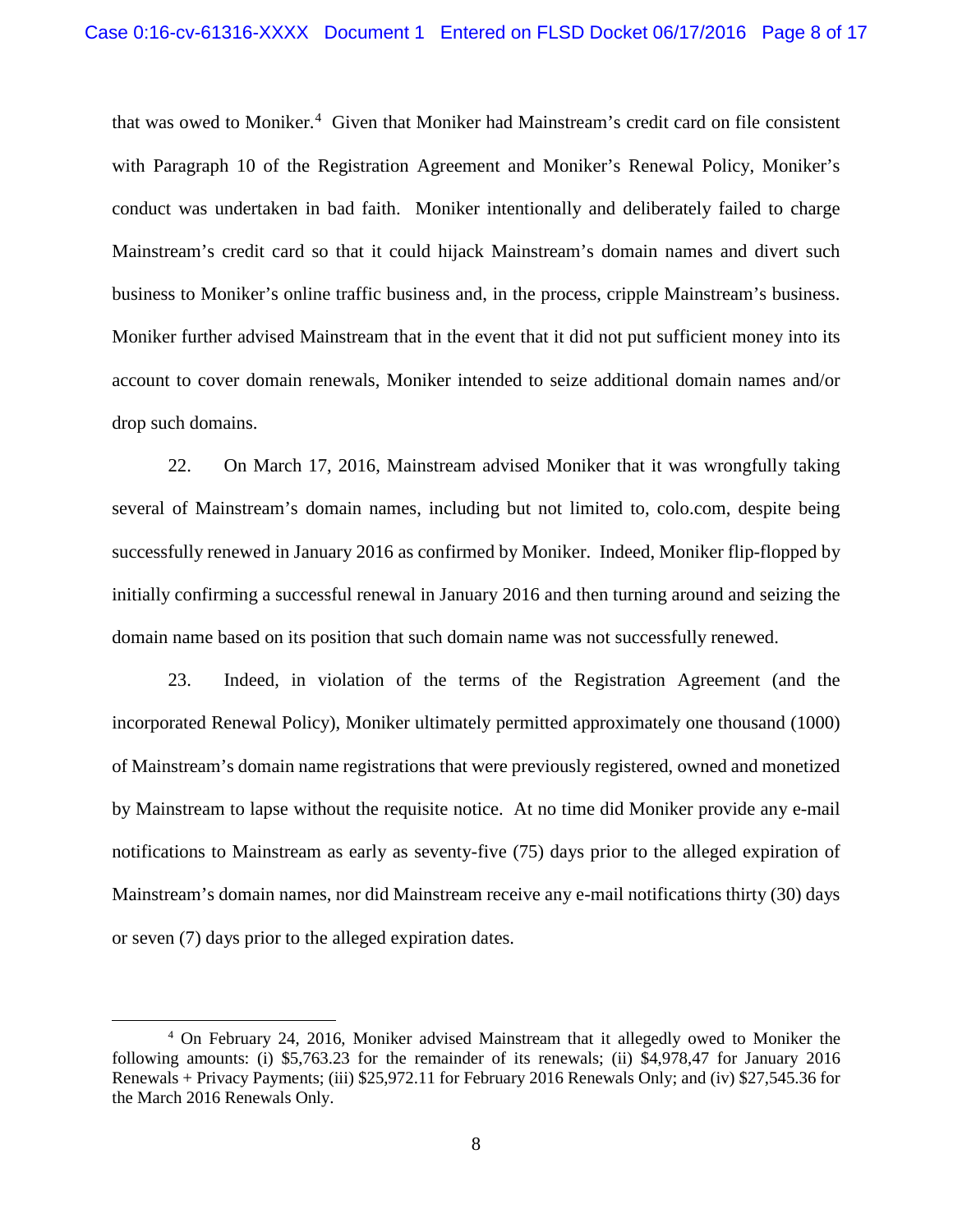24. Moniker permitted Mainstream's registrations to lapse and then, upon information and belief, many of those registrations remained titled in Mainstream's name but possession and use of such registrations was immediately transferred to Moniker's affiliate accounts, who were all Oversee subsidiaries or related entities.<sup>[5](#page-8-0)</sup> In essence, a consumer may believe that they are using a website owned by Mainstream, who appears to be the legal owner; however, Moniker or its affiliates are operating same. This occurred despite the fact that Mainstream had provided to Moniker credit card information and authorization to charge its credit card for purposes of renewing these distinctive and source identifying domain names registered through Mainstream's agreement with Moniker.

25. For example, Moniker transferred beneficial use of a number of Mainstream's domain name registrations to Oversee's subsidiary, Domain Sponsor, which then monetized the associated websites based upon Mainstream's prior verified Internet traffic history despite the fact that the ownership of such domain names remains in Mainstream's name. Thus, Oversee was able to improperly acquire use of these high value domain names, which Mainstream had proven to be of value, and convert them for their own use so that Moniker or Oversee could benefit and did, in fact, benefit unjustly.

26. Once acquired, these consumers who have traditionally visited and/or viewed these distinctive and source identifying websites, accessible from these high value domain names, are confused and/or risk being confused as they are no longer able to acquire goods, information or services from Mainstream (and its related advertising customers), but instead are forced to acquire similar and competing goods, information or services from Oversee (or its related subsidiaries, affiliates or business relations). This risks not only confusion in the market, but loss of

l

<span id="page-8-0"></span> $<sup>5</sup>$  A true and correct copy of five (5) such registrations that were permitted to lapse is annexed hereto</sup> as Exhibit "D."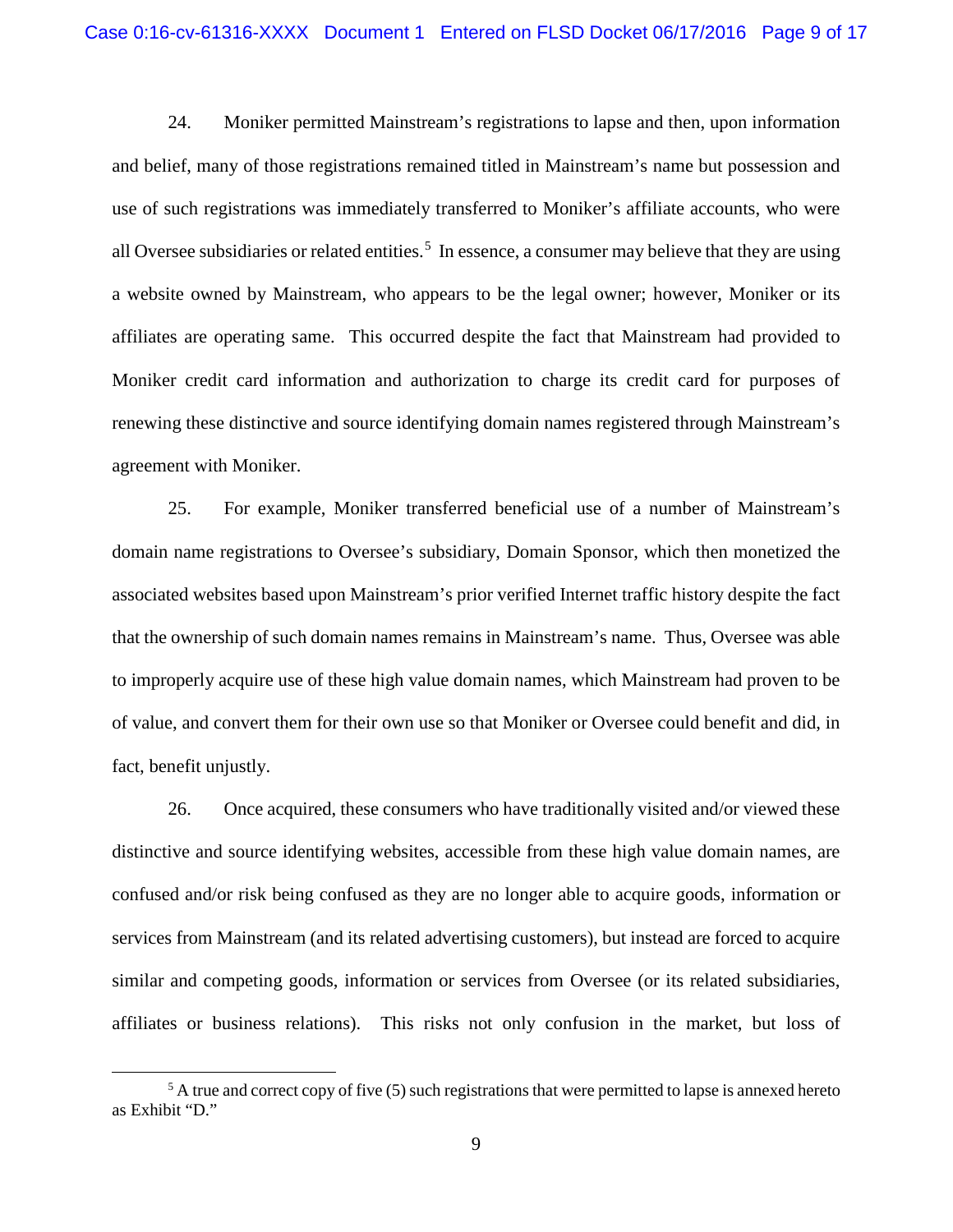considerable goodwill created by Mainstream's prior efforts at selecting value based domain names and posting distinctive content within those domain names.

27. In each instance of these improper domain name registration transfers, Moniker wholly failed to comply with Paragraph 10 of the Registration Agreement and its own Renewal Policy regarding the domain name registrations or alternatively, to charge Mainstream's credit card based upon the payment information provided by Mainstream.

28. Upon information and belief, Defendants intentionally and negligently violated and/or failed to abide by their own Registration Agreement and Renewal Policy, ultimately causing these domain names registered in Mainstream's name to lapse. Upon information and belief, Moniker subsequently caused the registration to be transferred to Oversee, or one of Oversee's subsidiaries, such as Domain Sponsor, for purposes of unfair competition by using the goodwill associated with and established by Mainstream in these websites. Oversee then utilized the domain name registrations for its own monetary and pecuniary gain in an improper manner. Upon information and belief, Defendants knowingly and intentionally caused these results, knowing they would cause and did, in fact, cause harm to Mainstream.

29. Defendants have converted some one thousand (1000) domain names previously registered, monetized and employed by Mainstream. The use and beneficial ownership of these registrations was ultimately transferred by Moniker to Oversee for use by its various controlled subsidiaries.

30. The WHOIS information regarding many of the lapsed domain names shows that the current registrant address is Mainstream.

31. Further, if Mainstream failed to timely submit payment to Moniker, as it claims, Moniker's actions in taking beneficial ownership of the domain names violated the policy and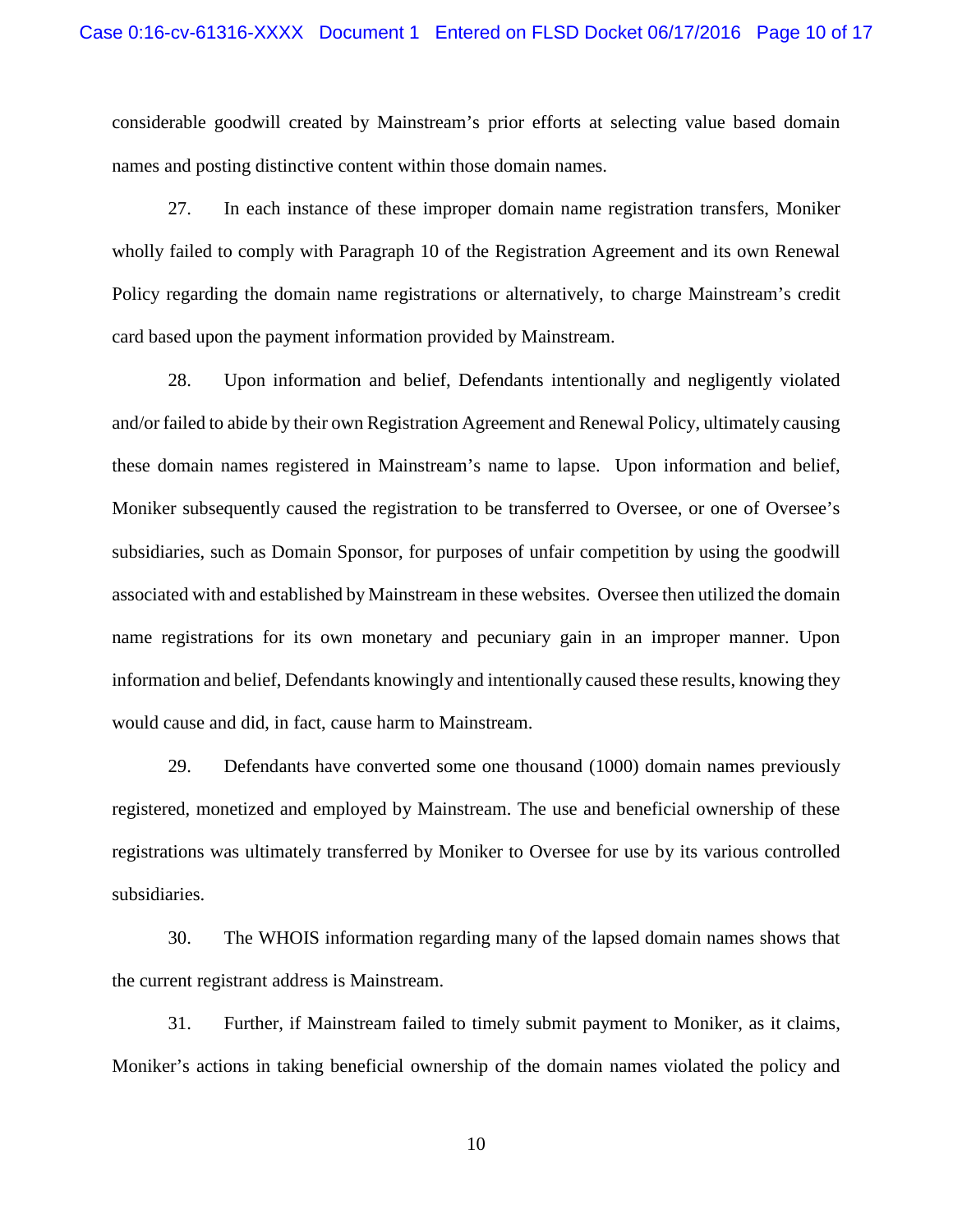protocol of the Internet Corporation for Assigned Names and Numbers ("ICANN"), which mandates that domain names be returned to the open market and purchased by new users.

32. Moniker's actions in transferring beneficial ownership is in violation of ICANN's policy. Upon information and belief, Moniker took a "calculated risk" and knowingly violated ICANN's policy because of the value of the anticipated income stream derived from the hijacked domain names.

33. As a direct or proximate result of Defendants' conduct, Mainstream has been greatly and irreparably harmed as a result of lost revenues involving these lapsed domain names, loss of goodwill, loss of reputation, risk of consumer confusion, lost profit opportunities at monetization regarding these assets and other economic damages that have yet to be calculated or determined.

34. All conditions precedent to brining this action have been waived, excused, performed, or otherwise occurred.

35. As a result of Defendants' wrongful conduct, described herein, and Mainstream's need to protect and enforce its legal rights, Mainstream has retained the undersigned attorneys and is obligated to pay said firm attorneys' fees. Pursuant to Paragraph 32 of the Registration Agreement, as well as applicable law, Mainstream seeks to recover its attorneys' fees and costs from Defendants.

#### **LEGAL CAUSES OF ACTION**

### **Count I – Breach of Registration Agreement (Against Moniker)**

36. Mainstream incorporates each and every allegation set forth in Paragraphs 1 through 35, *supra*, as if fully set forth herein.

37. Mainstream and Moniker entered into a valid, binding and enforceable Registration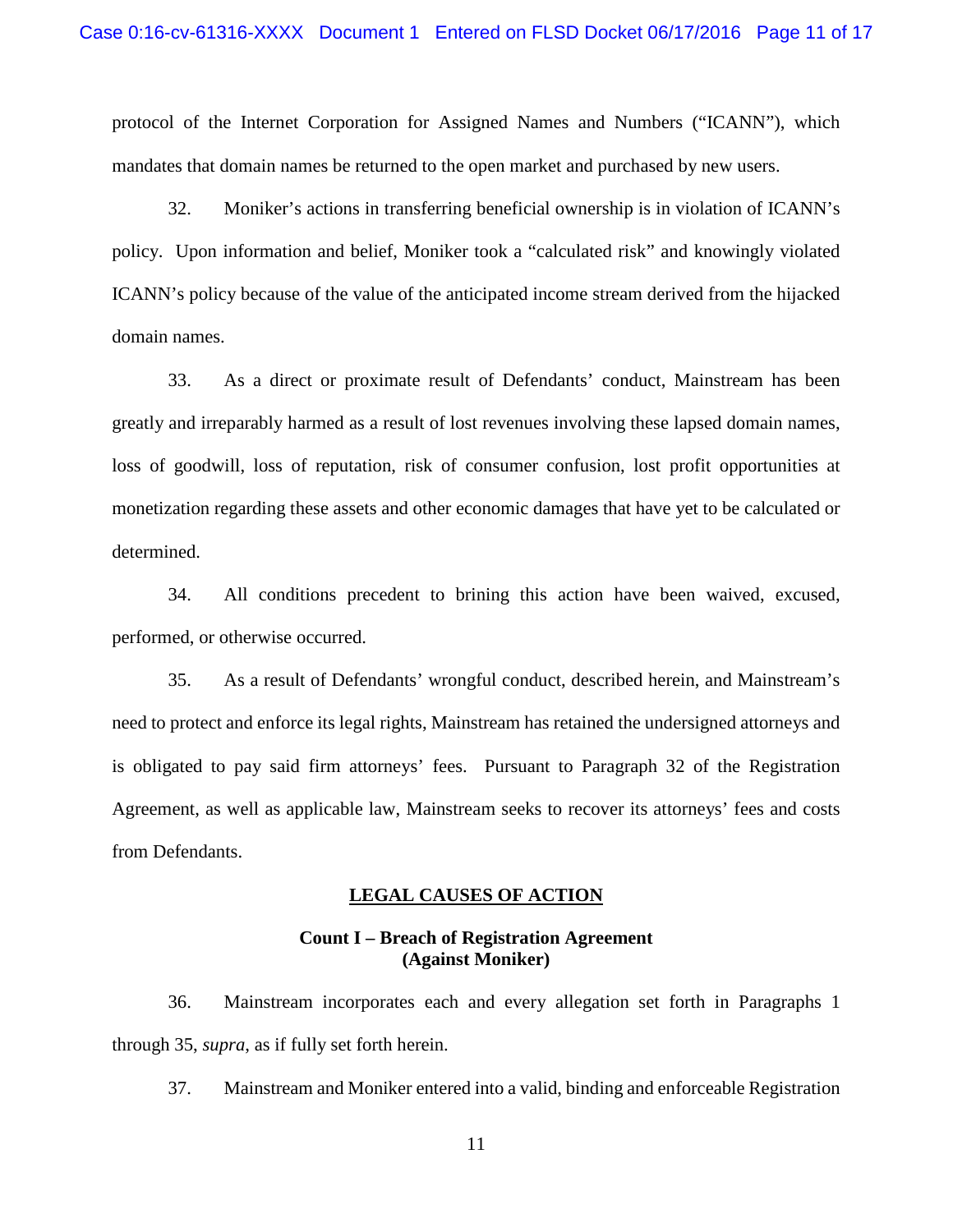Agreement, which also incorporated Moniker's Renewal Policy.

38. Per the Registration Agreement, Mainstream engaged Moniker to provide various services, including but not limited to, domain name registrations, domain traffic monitoring and monetization, web hosting, etc., in order to enable such domain names to drive web traffic in order to permit third-party users of the Internet to access Mainstream's websites.

39. Since the inception of its relationship with Moniker, Mainstream has performed its obligations under the Registration Agreement, including but not limited, its financial obligations under the Registration Agreement. Mainstream also has on file a valid credit card that Moniker is entitled to use to charge Mainstream for the auto-renew services provided under the Registration Agreement and the Renewal Policy.

40. Moniker materially breached Paragraph 10 of the Registration Agreement by deliberately and intentionally failing to auto-renew Mainstream's domain name registrations and then turning around and hijacking Mainstream's domain names and subsequently transferring them to its subsidiaries. Moniker breached the Registration Agreement in order to obtain advertising and monetization value of such websites that were created and established by Mainstream.

41. As a direct, proximate and foreseeable result of Moniker's material breaches of Paragraph 10 of the Registration Agreement, Mainstream has suffered and continues to suffer substantial damages.

### **Count II – Breach of the Implied Covenant of Good Faith and Fair Dealing (Against Moniker)**

42. Mainstream incorporates each and every allegation set forth in Paragraphs 1 through 41, *supra*, as if fully set forth herein.

43. The Registration Agreement gives rise to express obligations and also gives rise to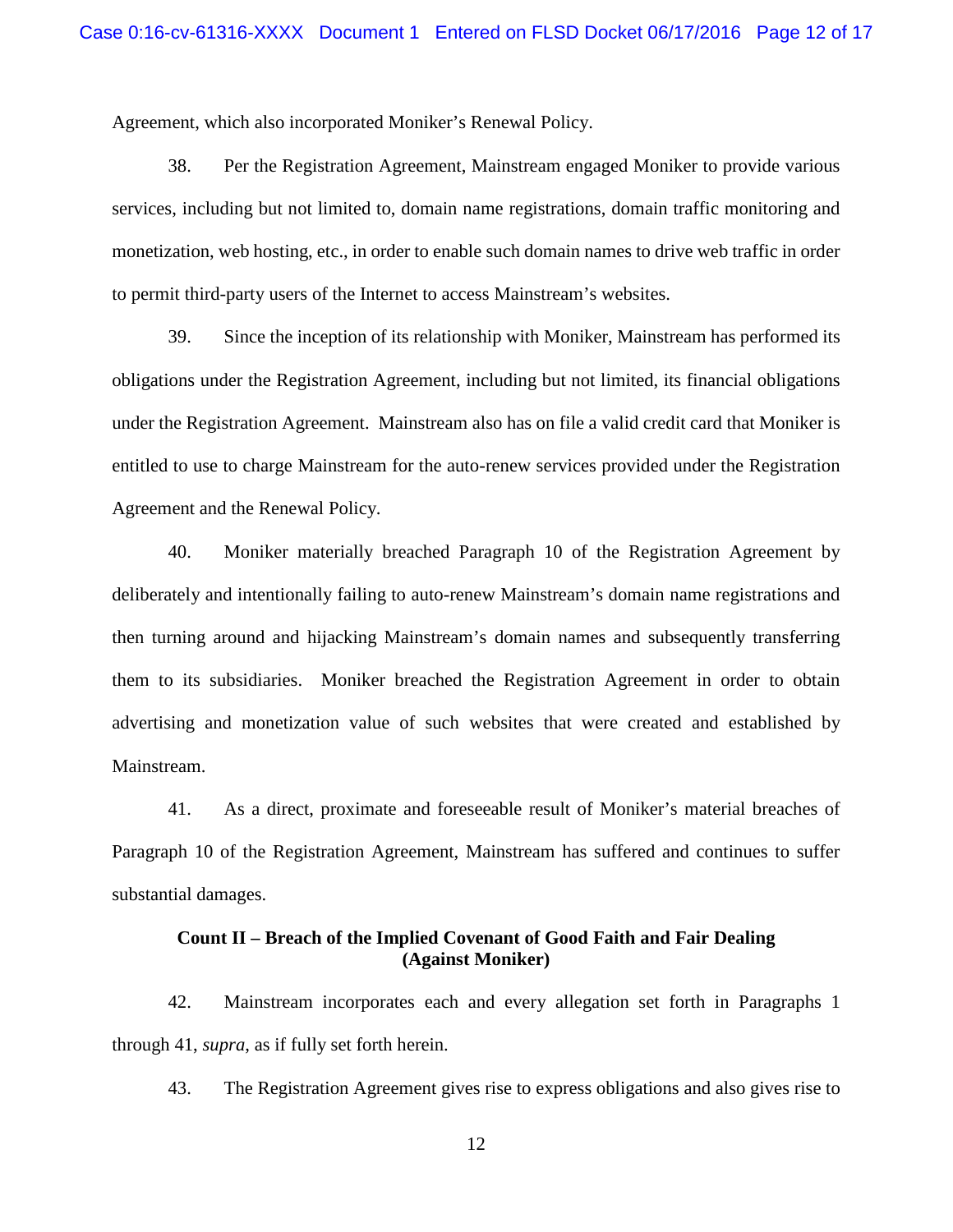a mutual implied covenant of good faith and fair dealing between the parties.

44. Under this covenant, each party has an obligation and duty to act fairly towards the other, to do nothing destructive of the other party's right to enjoy the fruits of the contract, and to do everything that the contract presupposes they will do to accomplish its purpose.

45. Through its actions, as fully set forth in Paragraphs 18 – 33, *supra*, Moniker abused its discretionary authority under Registration Agreement, failed to exercise such authority in good faith and in a commercially reasonable manner, and dealt with Mainstream in bad faith, in an unfair manner and in contravention of the intention and spirit of the parties' long-standing business relationship.

46. Moniker's conduct as described herein constitutes numerous willful, malicious breaches of its implied duty of good faith and fair dealing.

47. As a direct, proximate, and foreseeable consequence of Moniker's breach of the implied covenant of good faith and fair dealing, Mainstream has suffered and continues to suffer substantial damages.

## **Count III – Conversion (Against Both Defendants)**

48. Mainstream incorporates each and every allegation set forth in Paragraphs 1 through 35, *supra*, as if fully set forth herein.

49. Mainstream has a clear ownership right and/or right of possession as to the domain names that it previously registered, enjoyed, benefitted from and/or monetized through its Registration Agreement with Moniker.

50. Moniker permitted Mainstream's ownership rights in the subject domain names to lapse and then without justification and/or any notice, began a systematic campaign to transfer the ownership rights in the subject domain names to Oversee and, in the process, created a windfall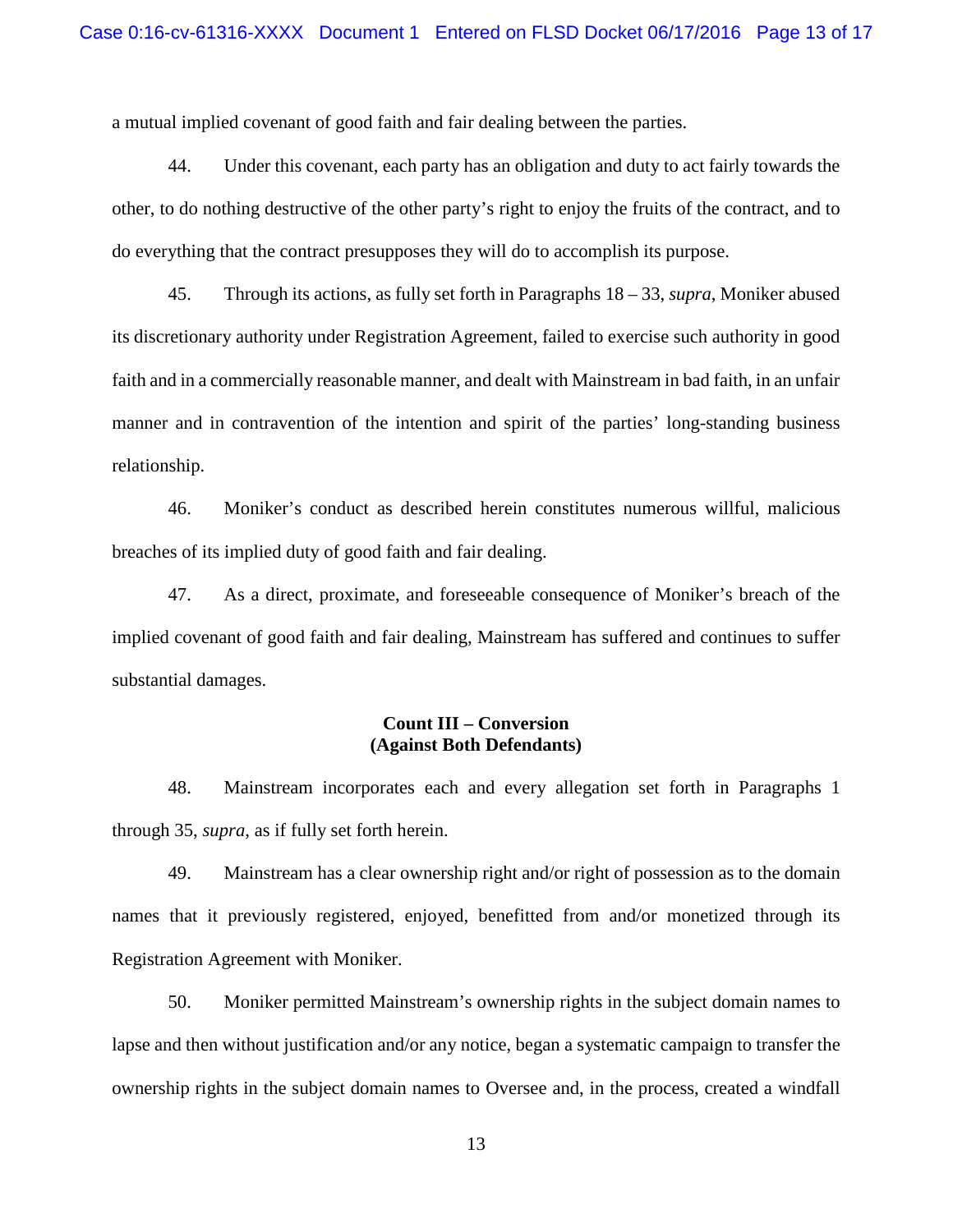for Oversee.

51. Since the inception of this systematic transfer of domain names, Moniker has permitted Oversee (and its subsidiary Domain Sponsor) to wrongfully convert the subject domain names away from Mainstream after such websites has shown a tremendous realized value in the Internet marketplace. Such stolen and wrongfully misappropriated domain names are now owned by Defendants.

52. Defendants' conduct constitutes a conversion of Mainstream's domain names, property, rights and interests. Defendants wrongfully exercised dominion over Mainstream's domain names in a manner inconsistent with Mainstream's ownership therein.

53. As a direct, proximate and foreseeable result of Defendants' wrongful conduct, Mainstream has suffered and continues to suffer substantial damages.

### **Count IV – Unjust Enrichment (Against Both Defendants)**

54. Mainstream incorporates each and every allegation set forth in Paragraphs 1 through 35, *supra*, as if fully set forth herein.

55. By deliberately and intentionally failing to charge Mainstream's credit card to automatically renew Mainstream's domain name registrations per the terms of the Registration Agreement and permitting Mainstream's domain name registrations to lapse, without providing Mainstream with the appropriate notice required under the Registration Statement and the Renewal Policy, Defendants unjustly enriched themselves at the expense of Mainstream by hijacking and taking control and ownership of Mainstream's domain names.

56. Specifically, following the wrongful transfer of the domain name registrations, which were developed, perfected, optimized and/or promoted by Mainstream, Defendants have used and continue to use and enjoy the financial benefits associated with the ownership of such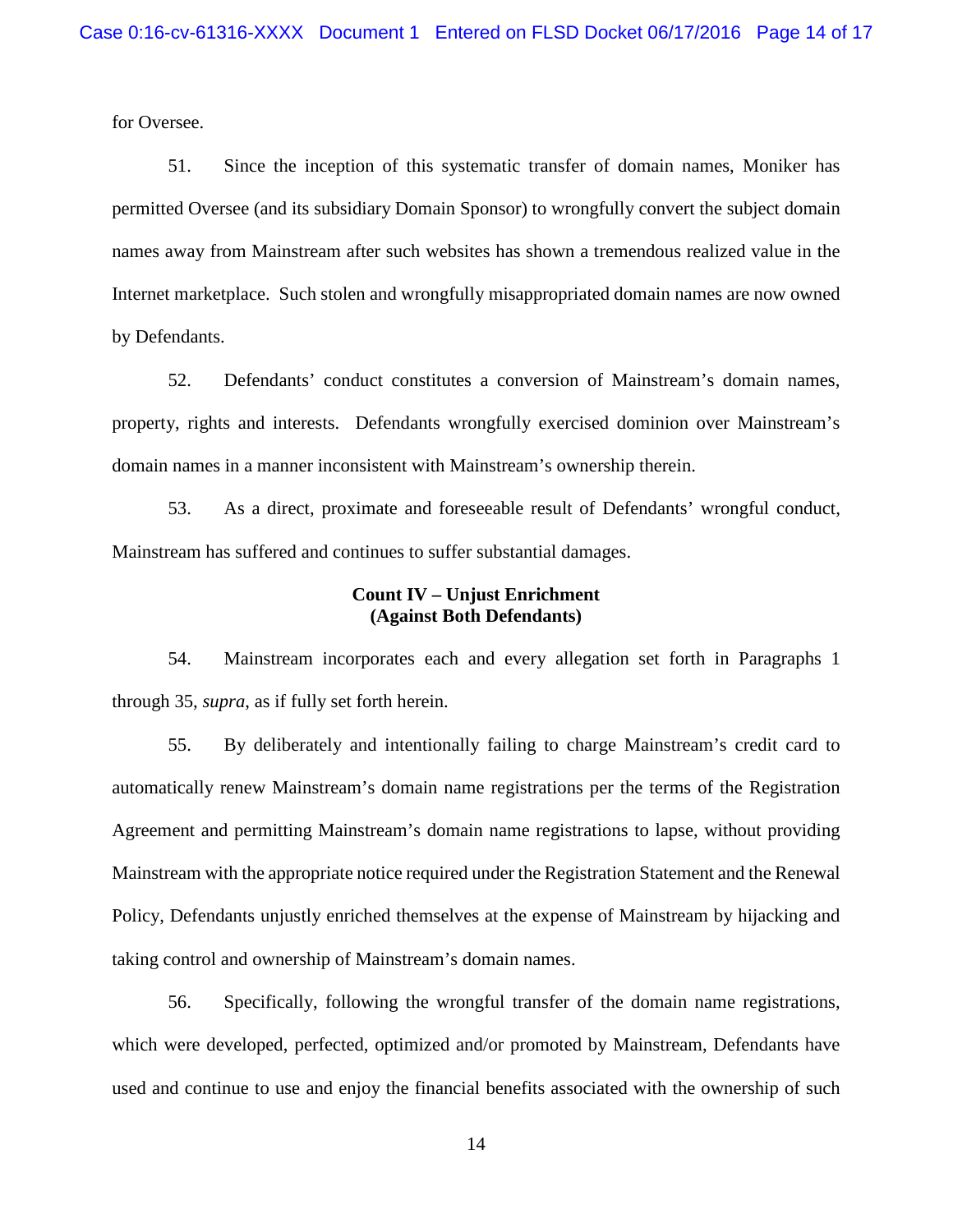domain names. In other words, Defendants have diverted Mainstream's web traffic to these domain names for their own pecuniary gain. Defendants now, directly and indirectly, monetize, benefit and enjoy the rights to such domain names.

57. Based on Defendants' wrongful conduct, Mainstream has suffered and continues to suffer substantial damages because Defendants have been unjustly enriched at the expense of Mainstream.

## **Count V – Violation of Lanham Act, 15 U.S.C. §1114, for Trademark Infringement (Against Both Defendants)**

58. Mainstream incorporates each and every allegation set forth in Paragraphs 1 through 35, *supra*, as if fully set forth herein.

59. Defendants, with the intent to deceive the general public, are using in commerce reproductions, copies and colorable imitations of Mainstream's federally registered "mainstreamadvertising," "colo" and "quicklaunch" trademarks and service marks in connection with the sale, offering for sale, distribution and/or advertising of websites in a manner that is likely to cause confusion, mistake or deception, leading the consuming public to falsely believe that Defendants' services and the services advertised on Defendants' websites, are the services of Mainstream and/or are sponsored or approved by or are connected with those of Mainstream.

60. Through Defendants' wrongful conduct, as set forth herein, Defendants are engaged in federal trademark and service mark infringement in violation of Section 32 of the Lanham Act, 15 U.S.C. §1114, causing irreparable harm to Mainstream and the public. Defendants' wrongful conduct warrants an award of treble damages and attorneys' fees pursuant to the Lanham Act.

#### **PRAYER FOR RELIEF**

Based on the foregoing, Plaintiff, MAINSTREAM ADVERTISING, INC., respectfully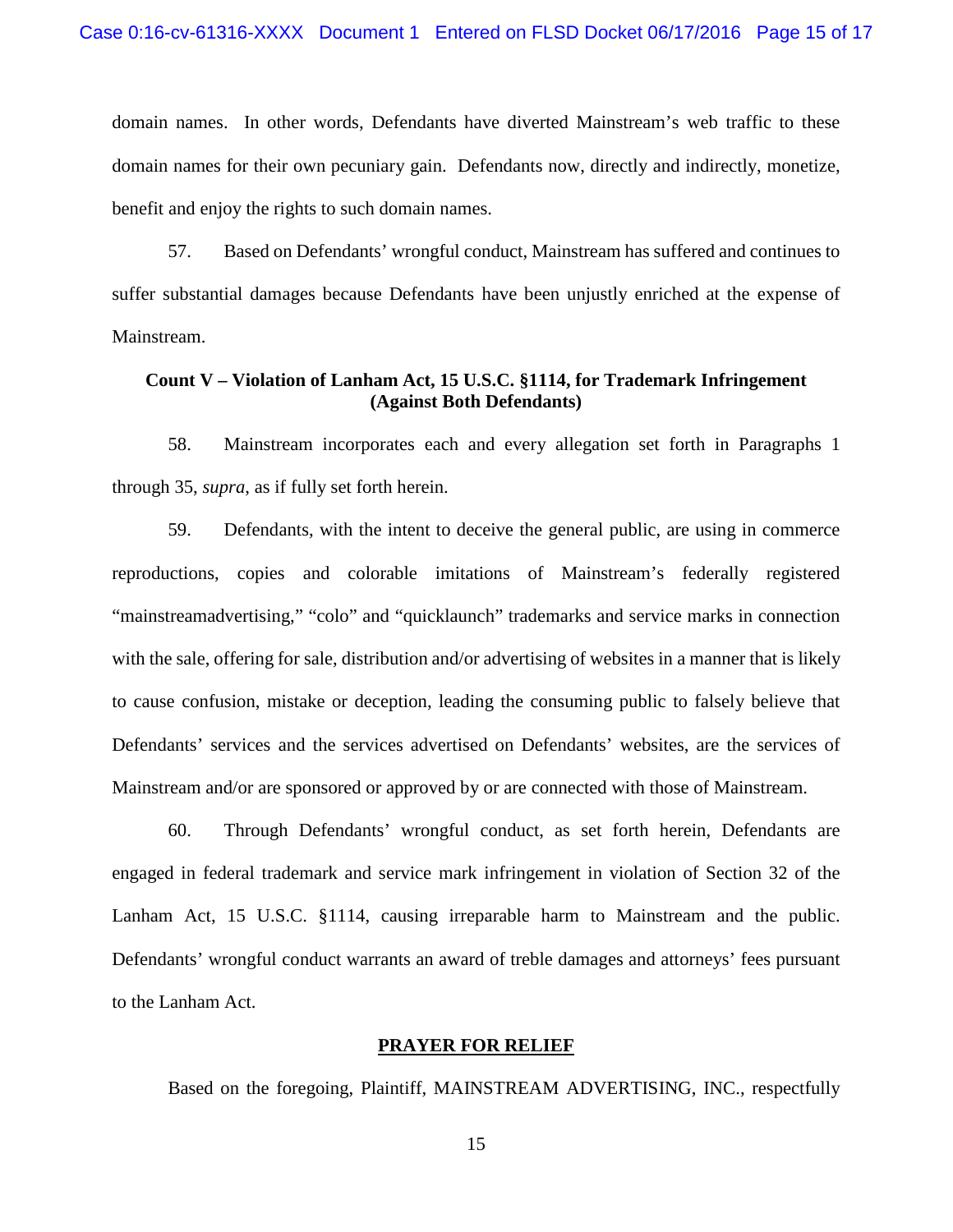requests that this Honorable Court enter a judgment in its favor and against Defendants, MONIKER ONLINE SERVICES, LLC and OVERSEE.NET, INC., for:

A. preliminary and permanent injunctive relief against Defendants, enjoining Defendants and their officers, directors, agents, employees, attorneys, heirs, successors and assigns, and all those in privity with them, from transferring any more of Mainstream's previously registered, owned, monetized and hosted domain names:

- (i) Selling, advertising, displaying, or promoting any service or domain name bearing any of Mainstream's federally registered "mainstreamadvertising," "colo" and "quicklaunch" trademarks and service marks, or any colorable imitation thereof in connection with the sale, offering for sale, distribution and/or advertising of websites;
- (ii) Displaying or using any of Mainstream's trademark or service marks, to advertise, promote or to identify, any domain names belonging to Mainstream or any services provided therein; and
- (iii) Making any statement or representation, or performing any act, likely to lead members of the public to believe that Defendant, its domains, websites and the services provided therein, are in any manner, directly or indirectly, associated, affiliated, or connected with, or licensed, sponsored, authorized, or approved by Mainstream.

B. For preliminary and permanent injunctions directing Defendants to return and/or transfer to Mainstream all of the improperly lapsed domain names that are now in Defendants' direct and/or indirect possession and control;

C. actual and compensatory damages in favor of Mainstream and against Defendants